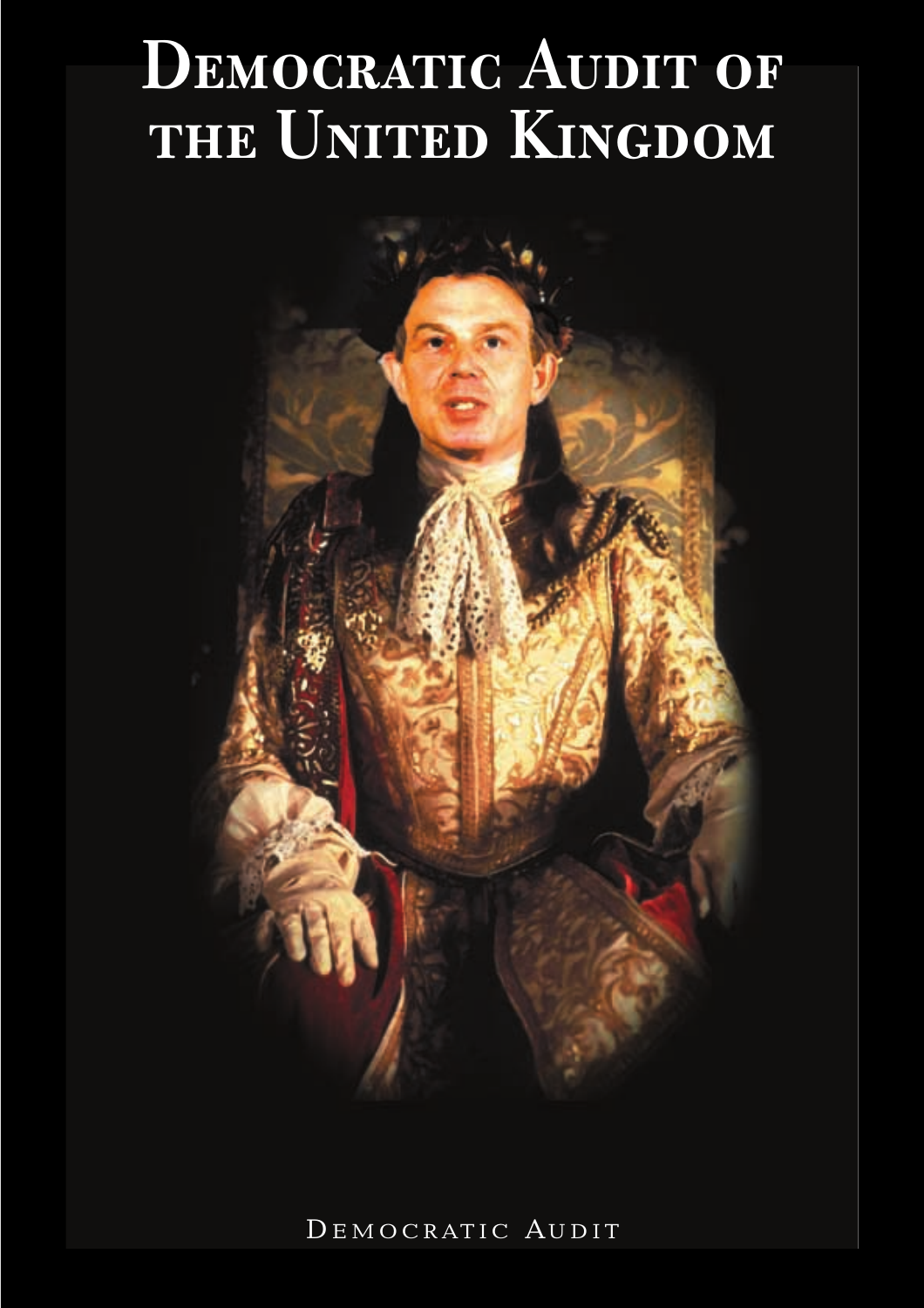Democratic Audit, the research organisation attached to the Human Rights Centre, University of Essex, has just completed a systematic and detailed audit of democracy and human rights in this country. This up-to-date audit, *Democracy under Blair*, is published by Politico's, at £12.99. This web report presents the main findings of the audit, first in brief with an illustrative diagram, and then in fuller form.

This audit follows on from previous audits that analysed the state of democracy and political freedom in the UK up to 1997 – *The Three Pillars of Liberty*, by Francesca Klug, Keir Starmer and Stuart Weir, and *Political Power and Democratic Control in Britain*, by Stuart Weir and David Beetham, both of which were published by Routledge. Thus it charts the state of democracy in May 1997 and democratisation since then under a government that is pledged to renew and modernise British democracy.

# DEMOCRATIC AUDIT

The Human Rights Centre is the base for Democratic Audit, a proactive research organisation into the state of democracy and human rights in the UK and around the world. The aim, far from realised, is to give British citizens genuine political influence and control within a modern democratic state.

The Centre and Audit share an ethos of public engagement. Scholars from Essex make a significant contribution to the Audit's work. But the Audit is a voluntary organisation of scholars from other universities as well, lawyers, journalists and others who come together to improve the quality of democracy in the UK. There are significant links with political scientists, academic lawyers, sociologists and others from the London School of Economics, Birkbeck and University Colleges, London, the Universities of Leeds, Bradford, Durham, and Westminster, and other bodies such as Democratic Dialogue, Belfast.

The Audit's pioneering work on democracy assessment has been developed through International IDEA (Institute for Democracy and Electoral Assistance) into a more universal system. IDEA has conducted democracy assessments by incountry teams in eight nations in association with David Beetham, Stuart Weir and colleagues at Leeds University. Kluwer Law International has published *The IDEA Handbook on Democracy Assessment* and is about to publish a further comparative report. Democratic Audit has also issued expert reports on UK elections, quangos and other democratic issues and takes on consultancy, education and training work in the UK and abroad.

This report concerns only the latest audit of the UK. Fuller details about the Audit will shortly be published on a new website to be developed by the Human Rights Centre.

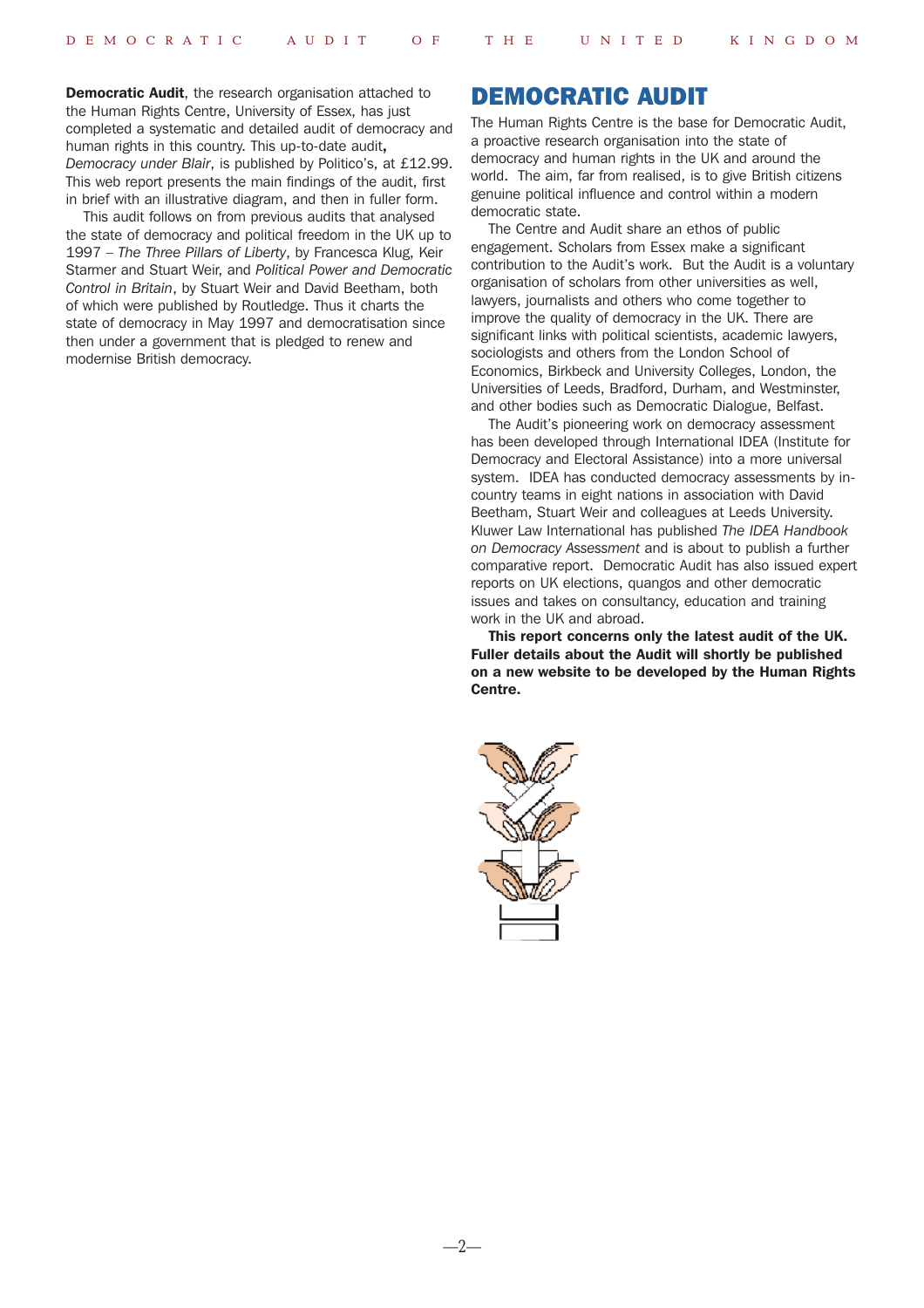# BRITISH DEMOCRACY IN BRIEF

**Britain's democratic targets: progress up to 2002**

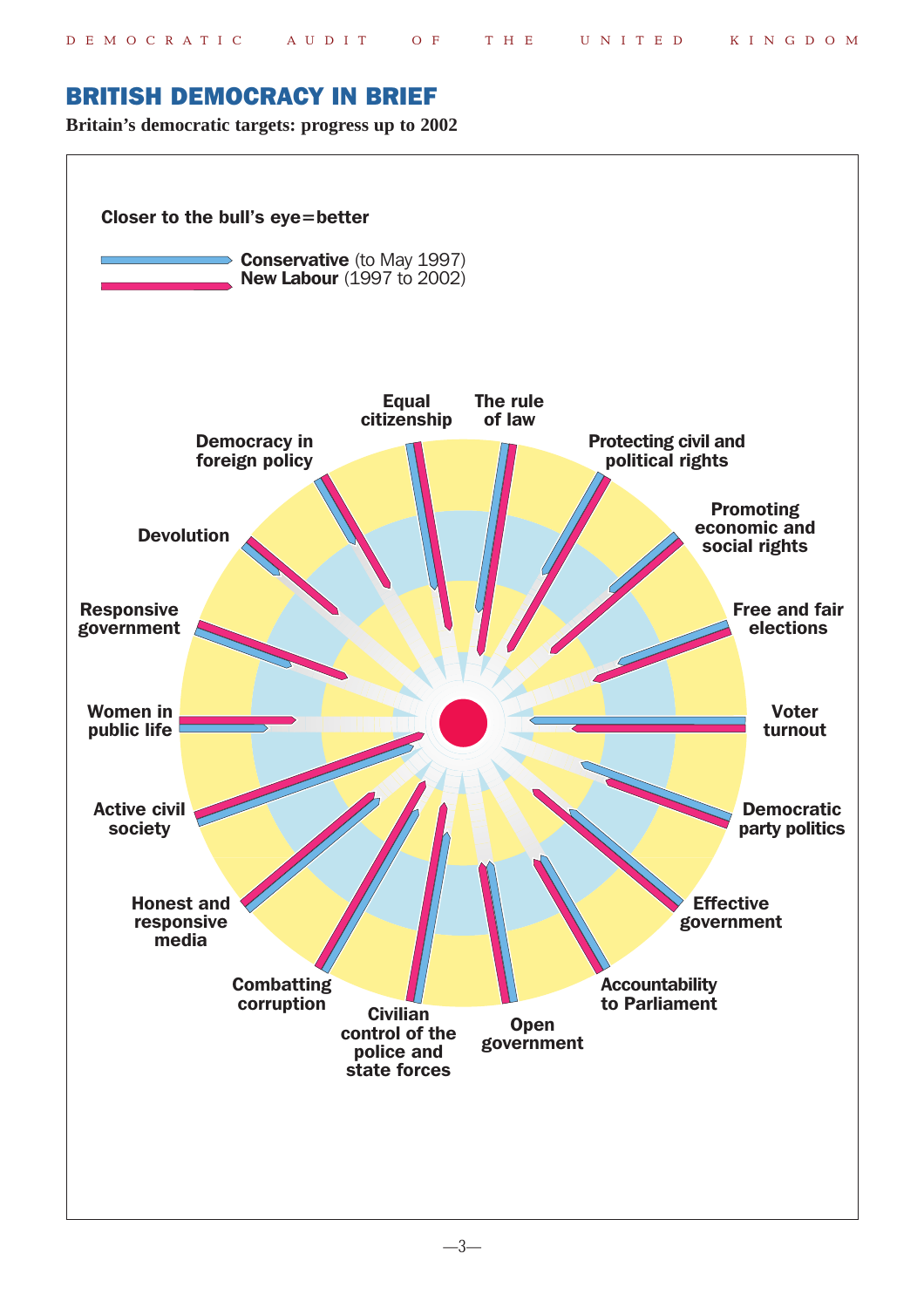BRITAIN'S PERFORMANCE under both the Conservative (up to May 1997) and Labour (1997- 2002) governments on the democratic target board above is based on the 14 detailed qualitative and quantitative assessments set out in Democracy under Blair. The audit book also contains a set of findings and overall analysis. Here in brief are summaries of the main findings on which the illustrative assessments on the target are based. These assessments are not set against notions of a perfect democracy; the perspective here is best practice in European and other modern democracies. These assessments are made by the authors of the 2002 audit: David Beetham formerly head of the Centre for Democratisation Studies, Leeds: Iain Byrne, of Interights: Pauline Ngan, research assistant to Dr Tony Wright MP; and Stuart Weir, director of Democratic Audit.

#### Equal citizenship

Most British people are formally citizens of the UK and EU and share a basic right to reside in and return to the UK with other EU citizens. Legally they are subjects of the Crown and enjoy no legal statement of their rights and responsibilities as citizens. Decisions on asylum, immigration, settlement and naturalisation are at the discretion of the Home Office whose officials in practice discriminate on grounds of ethnicity and national origin. The failure of successive governments to reconcile international obligations on asylum with a hostile domestic press and much public opinion has created an inefficient and unfair asylum system, characterised by deterrents, delays, detentions and dispersal policies.

#### The rule of law

Formally everyone in the UK is entitled to equal treatment under the law and equal access to justice. Racial and ethnic minorities experience discrimination at the hands of the police and courts, as in other public services, but the government has now placed all public bodies under a duty to provide equal opportunities. Access to civil justice is limited by a new legal aid scheme and criminal justice is marred by incompetent investigations and unlawful convictions. The judiciary is socially unrepresentative, but fiercely independent, though the multiple roles of the Lord Chancellor compromise its integrity. Sectarian violence in Northern Ireland and other forms of lawlessness stain Britain's record.

#### Protecting civil and political rights

The Human Rights Act 1998 has remedied the systematic inadequacies in the protection given to civil and political rights up to 1997. But freedom of expression is limited by libel and blasphemy laws; anti-terrorism laws since 1997 have expanded police powers; foreign nationals may be imprisoned without charge or trial; and the government is gradually accruing greater powers of surveillance (through the EU [delete and] as well domestic law and practice).

#### Promoting economic and social rights

Poverty and inequality run deeper in the UK than in any comparable EU nation. Nearly one in four people live under the official EU poverty line. Since 1997, the Labour government has sought to address the accumulated legacy of distress and disadvantage through targeted measures and increases in employment; and is further committed to eradicating child poverty by 2020? Major reform programmes in the NHS and schools are underway. But ethnic minorities suffer from multiple discriminations and disadvantages. The right to strike is unprotected in law. Our scoring reflects the continuing effects of the Thatcher era and the higher standards of social protection, health services and worker and trade-union rights in other EU nations.

#### Free and fair elections

Parliamentary elections are grossly disproportionate and regularly return one of the two larger parties to power with a large majority in the popular chamber won on a minority of the popular vote (in 2001, Labour won a huge 166-seat majority over all other parties in the House of Commons on just 44 per cent of a falling popular vote). The second chamber is an entirely unelected body. Proportional elections – the norm in Europe – have been introduced for the newly-devolved Scottish Parliament and assemblies and European Parliament, but a promised referendum on electoral reform for Westminster has been kicked into touch. Reforms under Labour have enfranchised excluded people, like the homeless, opened up voting generally, and established a body to oversee elections and referendums. The two main parties retain a huge advantage in funding and media coverage at parliamentary elections; the Prime Minister retains the power to fix the date of the election in the governing party's interests; and his government has shamelessly abused its powers to employ government advertising in its interests.

#### Voter turnout

—4—

The public's disillusion with party politics is reflected in the falling turnout in most elections. In 2001, the turnout was the lowest ever since the advent of universal adult suffrage at 59.4 per cent of the registered electorate; in 1997, the turnout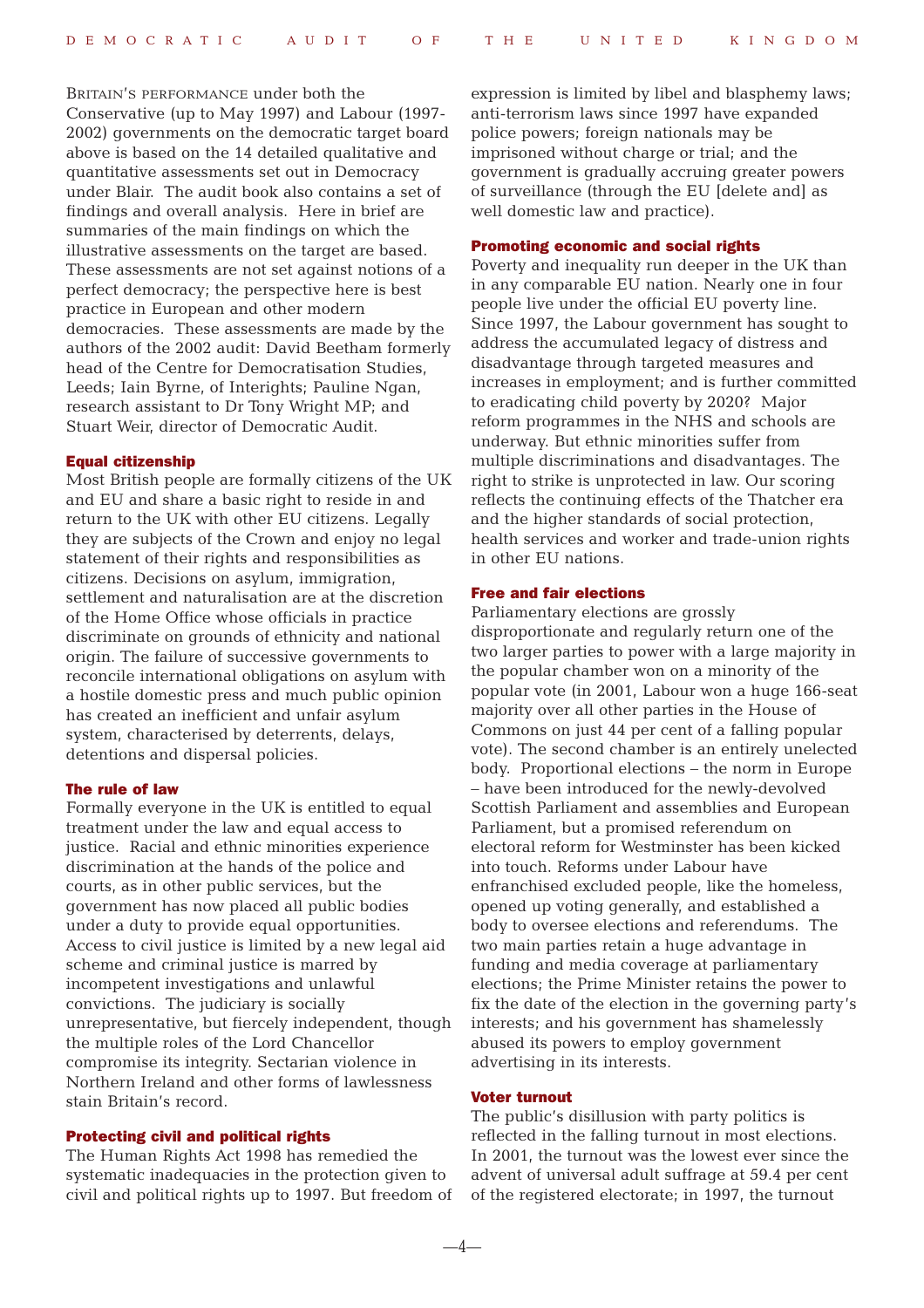was 71.4 per cent. Just 44.4 million people were registered to vote. Disillusion is common throughout democratic states, but the UK's figures are among the lowest in the EU. In the 1997 election, non-voters came second to Labour and were just 2 per cent of the vote behind; in 2001, the "Non-Voting Party" won a huge 15 per cent victory over Labour that quite eclipsed Blair's formal landslide.

#### Democratic party politics

UK parties are small by European standards and their memberships are falling. The electoral system and strong party discipline make the two dominant parties formidably efficient at forming and sustaining governments in office, but at the expense of representative government and more pluralist party politics at Westminster. The parties must now register to take part in elections, but largely to ensure their financial probity and to enforce rules on spending and donations. Internally the parties are run by small oligarchies that observe quasi-democratic practices; and increasingly rely on large donations from individuals for their finances.

#### Effective government

Governments in the UK are traditionally made "strong" through their unearned majorities in the House of Commons. In practice, their majority power makes Parliament and its law-making powers subordinate to their will; and since Parliament's legal sovereignty is at their disposal. raises them above the judiciary. Recent governments have centralised power and their legislation, policies and actions are largely unchallenged in Parliament and elsewhere. It is acknowledged that current legislation, poorly framed and ill-thought-through, goes through Parliament unchecked. But the prevalence of "policy disasters" – like the poll tax, the BSE/CJD scandal, rail privatisation, the Millennium Dome, the A and AS level exam fiasco, and so on – is not yet so obvious. Government in the UK suffers from being unrepresentative, over-powerful, centralist and largely unchecked. It may be strong, but it is also not effective.

#### Accountability to Parliament

The constitutional doctrine of ministerial responsibility to Parliament is a fiction. It is the Prime Minister and the government majority who primarily decide the fate of ministers in trouble; and the media play a greater role than Parliament as a whole. Legally undefined royal prerogative powers give the Prime Minister and ministers executive freedom unchecked by Parliament. The Prime Minister may even wage war without

consulting Parliament. Select committees have improved Parliament's ability to scrutinise, but overall the House of Commons cannot make government accountable for its policies and actions and has a negligible impact on legislation; and the Lords is an unelected cipher which has only a marginal effect on government legislation. Parliament maintains scrutiny of EU legislation and policies, but it is the government alone which has a real say in EU decision-making. The European Parliament has formal power-sharing arrangements with Brussels, but is too remote from the UK and too weak to represent the interests of the British public in the Union.

#### Open government

The government's Freedom of Information Act 2000 establishes a statutory right of access to official information, but bristles with 31 exemptions to unchallenged access. Some "class" exemptions protect all documents in a given category, like government policy, from disclosure. The government also retains the power to override any decisions by the new Information Commissioner ordering disclosure. Another 300 acts (among them the Official Secrets Act) and orders further prohibit disclosure of information. The degree of secrecy means that the cadre of special advisers and government information officers pursuing the government's "hard-sell" strategy can compromise the political neutrality and accuracy of government information without fear of the full facts being made available.

#### Civilian control of police and state forces

The armed forces are formally under civilian control and Parliamentary consent must be obtained for their maintenance in peacetime. But the Prime Minister has almost sole command of their disposal and the heads of the three services exert considerable political influence in practice. The intelligence and security services are now statutory bodies and are subject to a nominal system for investigating complaints. They are also nominally accountable to a committee appointed by the Prime Minister, but its powers of inquiry are limited and its reports are censored. The police have traditionally been locally accountable, but over the past quarter century Home Secretaries have increased central power over the police. The Police Reform Act 2002 further consolidates this power. However, police complaints are being taken more seriously, even though excessive police secrecy continues, and police conduct is high by comparison with similar European nations.

#### Combatting corruption

British politics are relatively uncorrupt by the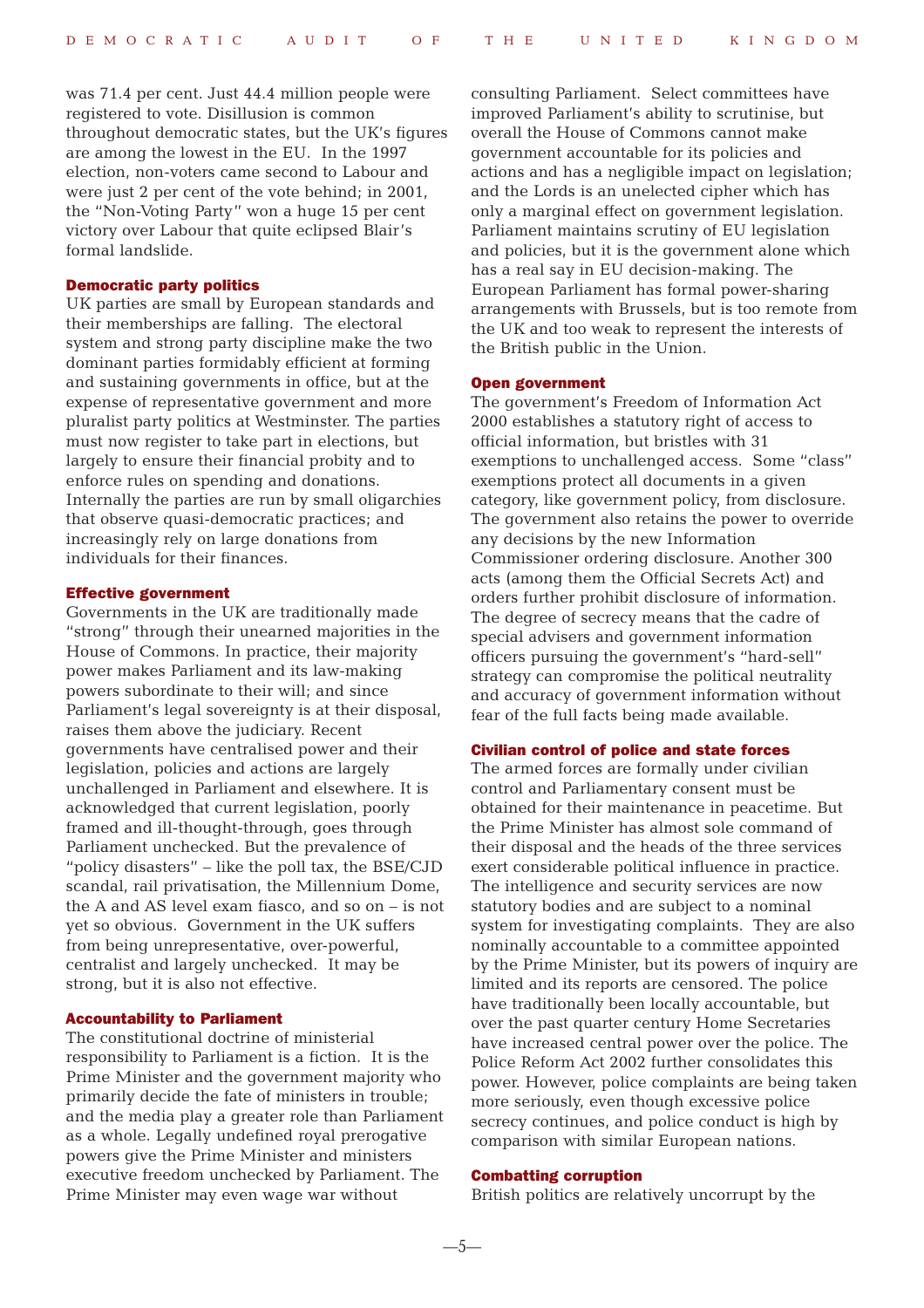standards of the larger European nations. Evidence of corruption in the Commons and "sleaze" generally in the Major era led to reforms, code of conduct for politicians and officials at all levels, and new enforcement mechanisms. But MPs and even ministers obstructed the inquiries of the Commissioner for Parliamentary Standards in a series of high-profile cases and the government connived in her effective dismissal. Public confidence in self-regulation in Parliament, never high, fell further and concerns also rose over the degree of business influence over public policy in the wake of publicity for major donations to the Labour party. Labour is now seen as a sleazy party along with the Conservatives.

#### Honest and responsive media

The British media are broadly representative of a diversity of interests and opinions, but ownership of broadcasting and the press is being concentrated in fewer corporate hands. The forthcoming Broadcasting Bill will accelerate the corporate hegemony of the broadcast media, though the BBC survives as a well-funded public service. Regulation is becoming more "lighttouch". Television maintains high standards in the reporting of politics to an increasingly uninterested public. So do several broad-sheet newspapers, though political biases can distort their coverage. The tabloid press is however often intensely partisan, sensational and trivial and can exploit majority suspicions of asylum-seekers and other societal divisions.

#### Active civil society

People are less and less active in formal politics, but Britain has a strong tradition of civic and voluntary activism in all walks of life through charities, voluntary organisations, pressure groups, trade unions, protest groups, and so on. Voluntary organisations are mainly independent of the state, but their independence risks being compromised by the £5 billion they receive annually from the state (a third of their income) and their growing service role. Trade unions account for 6.8 million workers and 691 trade associations represent over 670,000 companies. Central and local government rely on over 500,000 members of the public to serve on juries, quangos, local councils, school governing bodies, etc, and to act as JPs and special constables. But discrimination against women and ethnic minorities persists.

#### Women in public life

After the partial breakthrough at the 1997 election, women's representation in the House of Commons (at 17.9 per cent of all MPs in 2001) far exceeds previous levels in the UK, but compares badly with other EU nations (other than France and Italy), especially the Nordic nations (e.g., Sweden's figure is 42.7 per cent). We estimate that it would take until 2033 to achieve parity on the Labour benches alone. Women also make up only 16.5 per cent of peers in the Lords. Such figures reflect gender imbalances throughout political, public and business life in the UK. The position for ethnic minorities is even worse, and for women from ethnic minorities worst of all. The Audit contains full figures for most areas of public life.

### Responsive government

Four out of five people in the UK believe they have no influence over government policy between elections, even though the government reformed official procedures for public consultation on policy and legislation extensively in November 2000. A new code of conduct set new standards for all government departments. Doubts remain about the willingness of government to consult on controversial issues, such as PFI schemes, at national or local level. The government has made good use of public inquiries, like those into the Bloody Sunday killings, the CJD epidemic, the murder of Stephen Lawrence and child deaths from heart surgery in Bristol, to demonstrate its willingness to give concerned member of the public a voice on matters of particular concern.

#### Devolution

The UK is a unitary state. Prior to 1997, no nation nor region within the UK had any degree of elected self-rule. The government has since devolved power to a Scottish Parliament and Welsh and NI assemblies. However there is a hole in the heart of devolution – namely, England. Thus 80 per cent of the UK is still directly ruled from the centre. The current measures of "home rule" are unequal and reserve much power at the centre; and the Treasury still rules so far as financial resourcing, tax and benefits policies are concerned (though Scotland can marginally vary the rate of income tax). But they have introduced more representative and responsive government closer to the people in Scotland and Wales; are seeking do so in Northern Ireland as part of the government's brave attempts to achieve a peace settlement; and the dynamism of reform engendered is also affecting England. But the tentative proposals for elected regional assemblies in England aim merely to create weak and confined bodies if they ever exist (as the Greater London Assembly is). The government is cautiously releasing local authorities from tight central controls, but local government in the UK does not meet the standards of the European Charter on Local Self-Government. Overall,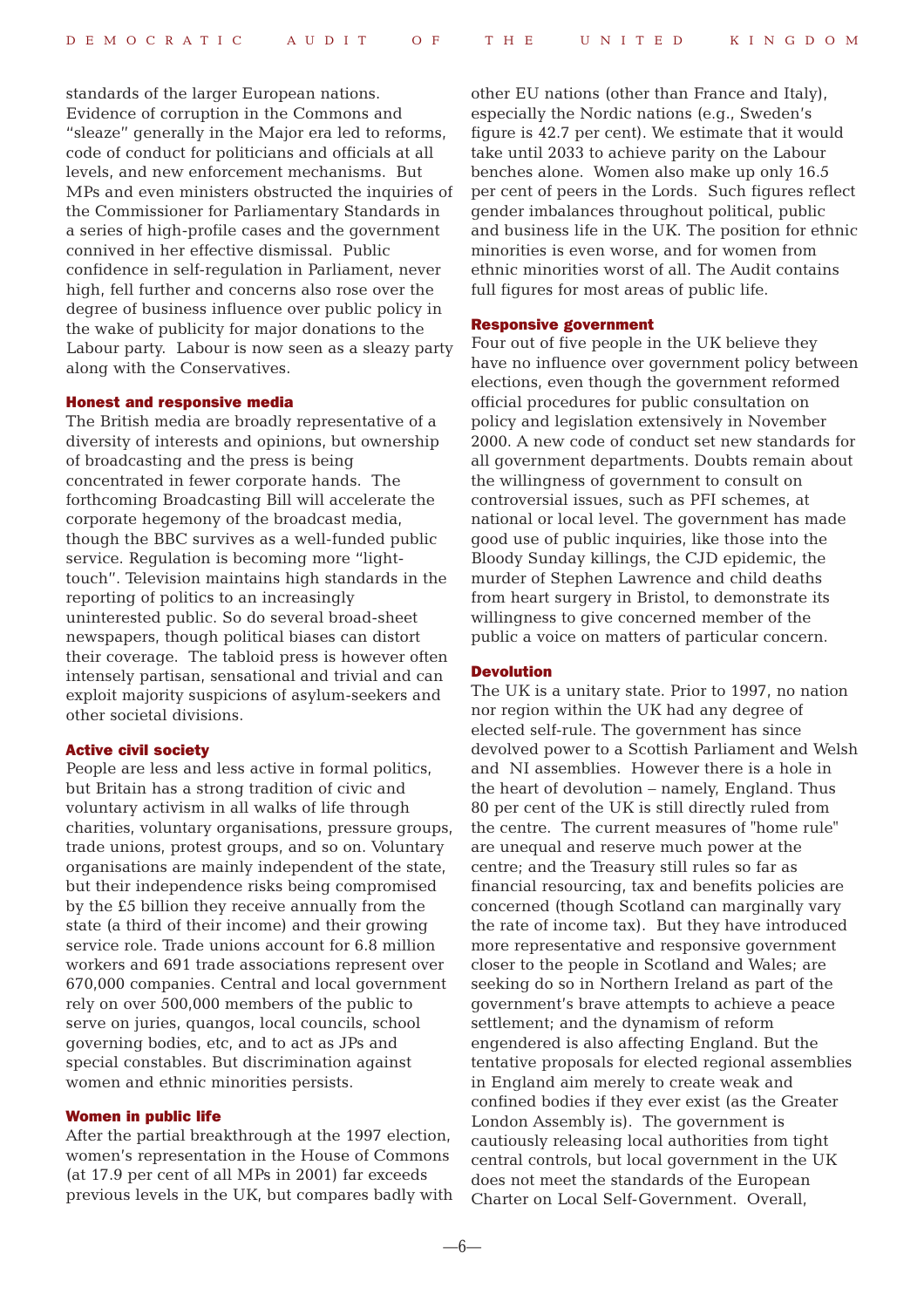Britain compares very badly on both regional and local government with similar European states.

#### Democracy in foreign policy

The 1997 government's self-proclaimed ethical foreign policy, emphasising human rights, control of arms sales, environmental protection, etc, has had a mixed record. But if the UK push on debt reliefs for impoverished nations and Clare Short's labours on development and democracy abroad are taken into account, then the UK is making significant progress. Yet the UK aid budget, though raised, will still amount to only 0.4 per cent of GDP by 2005 (the UN target figure is 0.7 per cent). Britain has a disproportionately high place in international institutions and, with the EU, continues to disadvantage developing states in world markets through continued protectionism and subsidies, nullifying the aid effort. The continuing policy of subordination to the USA in aspects of foreign and defence policies is of concern, particularly in view of the unilateralist and hawkish policies now adopted by President Bush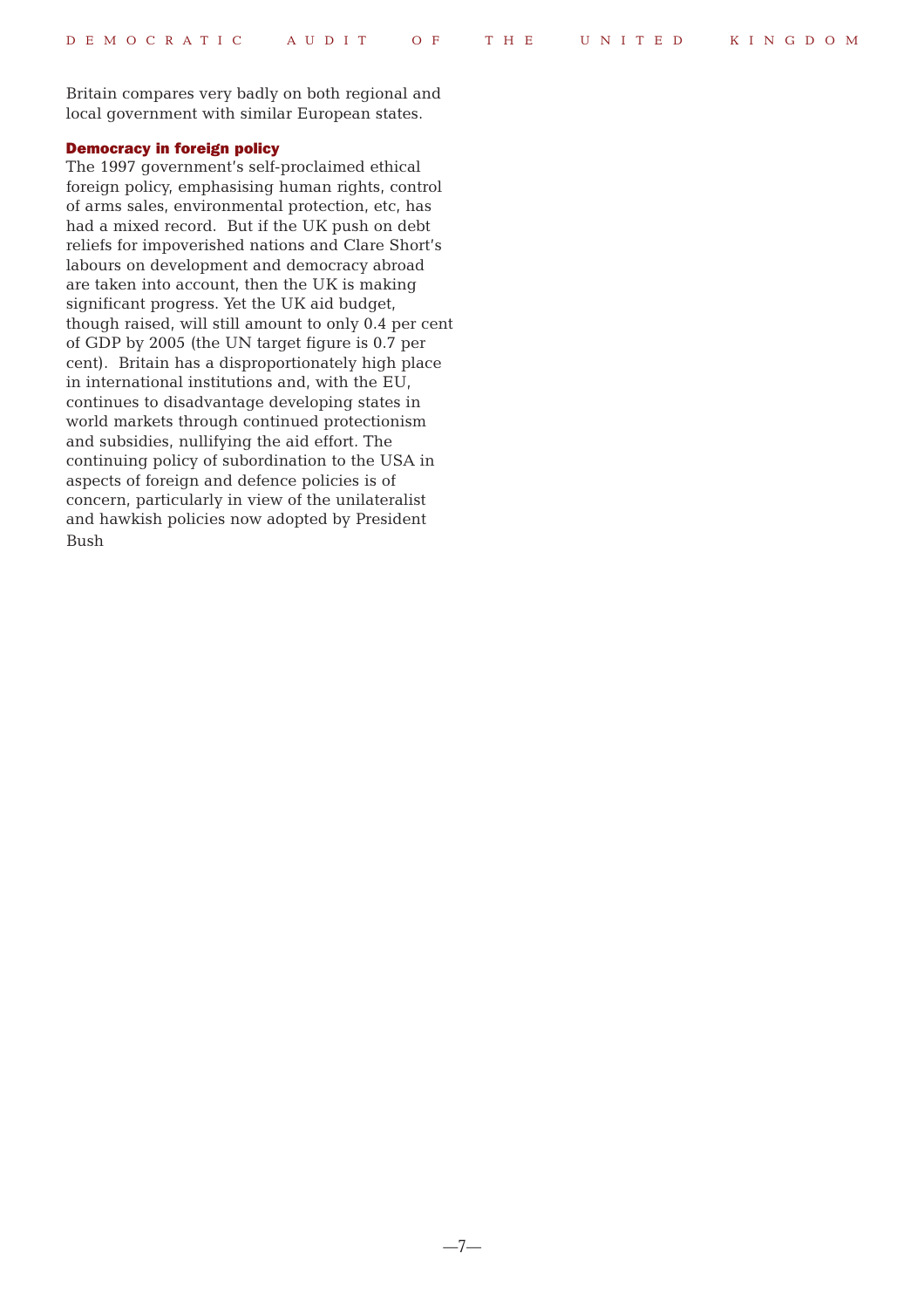# ROUND-UP OF FULLER AUDIT FINDINGS

The democratic audit framework is divided into 14 sections to ensure that the process is systematic and comprehensive. Below we list the summary findings from the full analysis contained in Democracy under Blair. We do not include the overall analysis set in the book.

# Section 1 Citizenship & nationhood *Is there public agreement on a common citizenship without discrimination?*

● There is no clear legal statement of the rights and duties of citizenship, apart from the right to reside in and return to the UK, which is also enjoyed by other EU citizens.

Decisions on immigration, settlement and naturalisation are at the discretion of the Home Office. Its officials can in practice discriminate systematically on grounds of ethnicity or national origin, and also in decisions whether to allow spouses and families of British citizens to join them from abroad.

● The Race Relations (Amendment) Act 2000 put obligations on all public authorities in the UK (apart from immigration authorities) to eliminate unlawful discrimination – both direct and indirect – and to provide equality of opportunity and good race relations.

● However, the UK has no single comprehensive equality statute. Disproportionately high levels of economic and social exclusion among national, ethnic and religious minorities provide evidence of continuing discrimination, and have led to communal violence in several urban areas.

● The establishment of a Disability Rights Commission has strengthened the rights of the disabled, though their protection remains patchy, as does the protection afforded by legislation to minorities, such as gays and lesbians, older workers and travellers.

● Long-standing disputes over the state's territorial boundaries have been moderated in Northern Ireland by the Belfast Agreement and in Scotland and Wales by devolution.

The absence of a written constitution leaves it to the government's discretion whether to call a popular referendum on any constitutional change. The Political Parties, Elections and Referendum Act 2000 set up an Electoral Commission to regulate the conduct of and financing of referendum campaigns under statutory rules. But the government of the time decides the wording of referendum questions (though the Commission can object).

# Section 2 The rule of law *Are state and society consistently subject to the law?*

● Formally, everyone in the UK enjoys equal treatment under the law and equal access to justice. Yet there is understandable concern about how fair and effective the criminal justice system is, as a result of a number of incompetent investigations and unlawful convictions. This concern is especially strong among racial and ethnic minorities who experience discrimination at the hands of both police and courts.

Public pressure to be "tough on crime" has led the

government to limit or threaten basic rights to due legal process, such as the right to silence, the right to jury trial and the freedom from double jeopardy. Access to the law has been denied altogether to detainees with foreign nationality under anti-terrorist legislation.

New civil procedure rules have made access to the civil law simpler and quicker for smaller claims, but the limitations on legal aid continue to disadvantage all but the wealthy.

● Long-standing inadequacies in the legal accountability of ministers and public officials have been addressed through the extension of judicial review and the Human Rights Act, which makes all public authorities accountable for rights violations.

● The principle of judicial independence from the executive continues to be compromised by the multiple roles of the Lord Chancellor and his power over judicial appointments, which remain highly unrepresentative of society at large.

● Exemptions to the comprehensive reach of the law include the continued activity of paramilitary groups in Northern Ireland, the collusion of the security forces with loyalist paramilitary killers, gang warfare in British cities, parallel economies including the drugs trade, and systematic tax avoidance by wealthy individuals and companies.

# Section 3 Civil and political rights *Are civil and political rights guaranteed equally for all?*

● The Human Rights Act, 1998, which incorporates the European Convention on Human Rights into UK law, has gone a long way to remedying the systematic inadequacies of civil and political rights protection identified in our 1997 Audit. The inclusion of a human rights component in the new compulsory citizenship education programme reflects an emerging rights culture in the UK.

**• In Northern Ireland the shift away from organised** violence, accompanying reductions in state security and reforms to the police service have contributed to a safer society. However the level of sectarian violence and intimidation remains unacceptably high.

**•** The high incidence of deaths in prisons and police custody, including suicides, reveals an inadequacy in the duty of care towards detainees. The UK has the highest imprisonment rate in the European Union after Portugal, resulting in severe overcrowding, unsanitary conditions and curtailed rehabilitation programmes.

The 90-year-old Official Secrets Act and ancient common laws of defamation, blasphemy and sedition circumscribe freedom of expression. Defamation law in particular enables the wealthy and powerful to protect themselves from adverse criticism, and there is inadequate protection for "whistleblowers".

● Under anti-terrorism legislation passed since 1997 protesters risk being branded as terrorists where serious damage to property occurs or is even threatened.

● The Human Rights Act has transformed the law on privacy which hitherto was not recognised as a general right. At the same time privacy is threatened by the actions of covert surveillance agencies and the accumulation by public bodies of personal information obtained from private

—8—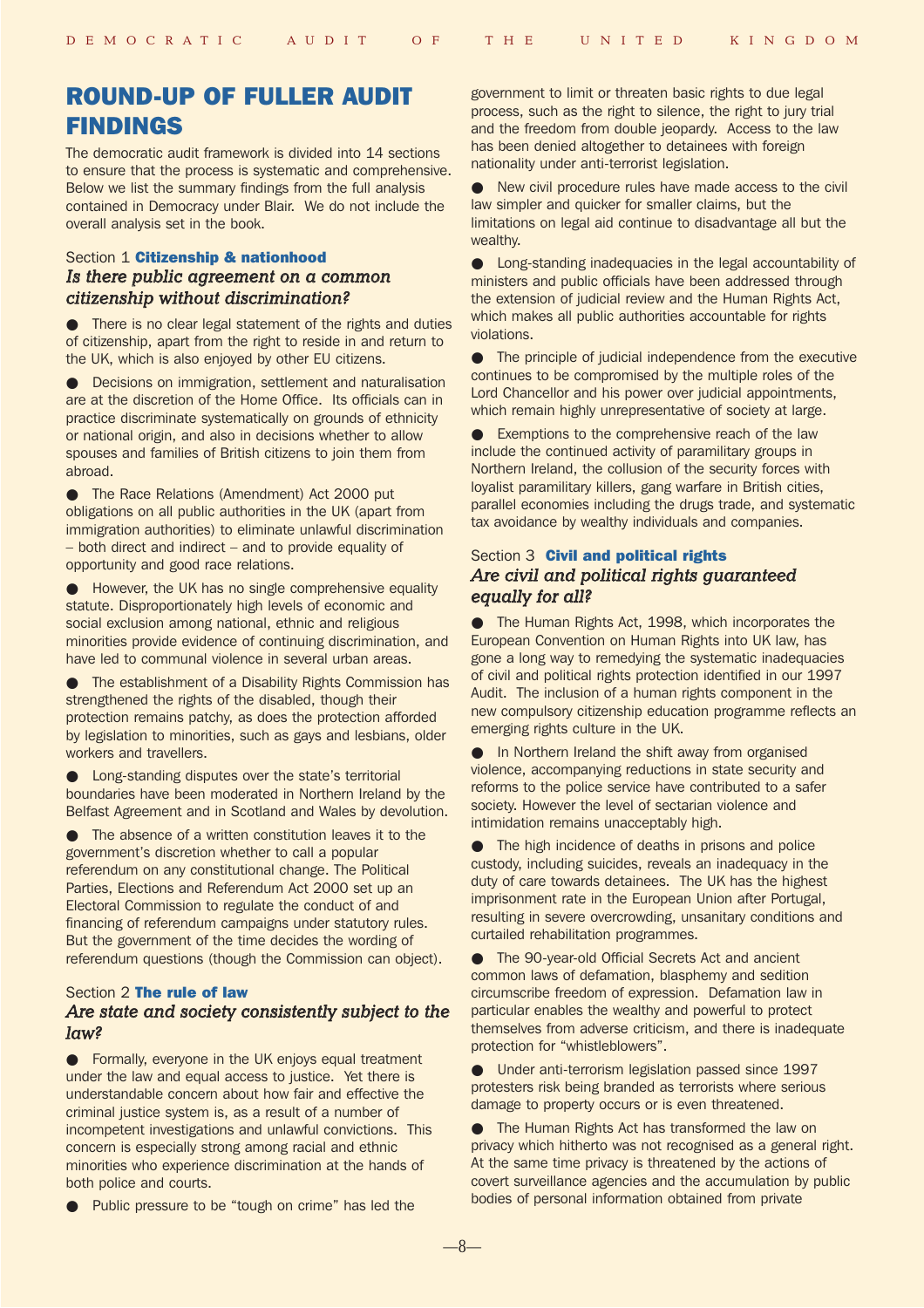institutions and service providers.

# Section 4 **Economic and social rights** *Are economic and social rights equally guaranteed for all ?*

● Poverty and inequality run deeper in the UK than in any comparable EU country, with nearly a quarter of the population living below the official EU poverty level (60 percent of median income). This includes one third of all children. Poor households are unable to afford two or more of the basic necessities of life as defined by their fellow citizens.

● The frequent concentration of poor households in neglected neighbourhoods has left millions without access to basic facilities, such as shops, banks and public transport. This deprivation is usually accompanied by higher unemployment, mortality and crime rates.

Homelessness, overcrowding or inadequate heating affect substantial minorities of the population.

The correlation between poverty and ill health remains strong, with the former causing an estimated 10,000 premature deaths each year.

Parental class and ethnic origin constitute significant determinants of children's educational achievement and future employment prospects.

The Labour government has sought to address this accumulated legacy of deprivation through a series of measures, including:

● Full employment policies, including a New Deal scheme to move unemployed young people into employment.

Legislation on a minimum wage

Increases in child benefit and income support rates for children

- Substantial increases in health and education spending
- Reversing the decline in social housing

**Establishing a Social Exclusion Unit and regeneration** and other special programmes in disadvantaged areas

Given the low starting points, most of these measures will take years to show significant results.

● EU directives have led to improved guarantees for workers' rights, but the UK lags behind the rest of the EU in trade-union rights, limitation on hours worked, maternity provision, equal pay for women and other employment practices. There is no effective protection of the right to strike.

● The rules on corporate governance are framed to protect the rights of shareholders and other companies rather than the general public, and the powers of regulatory bodies are insufficient for them to act as effective watchdogs on corporate wrongdoing.

# Section 5 **Free and fair elections** *Do elections give the people control over governments and their policies ?*

The composition of the lower chamber of Parliament, and thereby the selection of the governing party, is determined by periodic secret ballot. Despite attempts at reform, the upper chamber remains wholly unelected, and thus eludes popular accountability.

● The Representation of the People Act 2000 makes procedures for registration and voting easier and more inclusive, though electoral turnout remains very low by European standards. Millions more people registered to vote failed to do so than voted for the victorious party at the 2001 election.

● Supervision of ballot registration and voting is independent of government and party control, and the establishment of the Electoral Commission should ensure that future changes to constituency boundaries are also fully independent.

● Opportunities for free broadcasting and mailing by political parties at election time help create a more level playing field between them. However, the governing party still enjoys an unfair advantage through prior use of official government advertising, and the Prime Minister's power to decide on the timing of a general election.

● The Labour government's readiness to introduce proportional electoral systems for elections to devolved assemblies and the European Parliament has not been matched by reform of the obsolete plurality-rule elections to Parliament. Such elections continue to produce excessively disproportionate results between the votes the parties receive and their share of parliamentary seats. The results are massive un-won majorities for the governing party, under-represented opposition parties, electoral deserts across the land and wasted votes. The system in effect also obstructs parties outside the two-party duopoly and thus narrows people's political choices. Since 1979 there has only been one change in the governing party at Westminster.

● The House of Commons is socially unrepresentative of the population, being dominated by white middle-aged, middle-class men. The efforts of the Labour Party produced a dramatic improvement in the number of women elected in 1997, but their proportion (18 per cent) is still low by European standards. Ethnic minority representation is also low.

# Section 6 Democratic role of political parties *Does the party system assist the working of democracy?*

● Legislation in 1998 ended the unregulated status of political parties, which now have to register with the Electoral Commission and conform to strict rules on finance and expenditure. These include a requirement to publish all donations over £5,000, and a complete ban on overseas donations.

● The dominance of the two main parties under the plurality electoral system is formidably efficient at forming and sustaining governments in office. Yet the loss of credibility of opposition parties as alternative governments in waiting since 1979 has deprived them of an effective parliamentary role.

● Rebellions from the party line in Parliament are discouraged by the threat to promotion prospects and various parliamentary "perks". However, there is no sanction on MPs switching their party allegiance altogether and they are not required to seek a fresh mandate in their constituency.

UK political parties are small by European standards,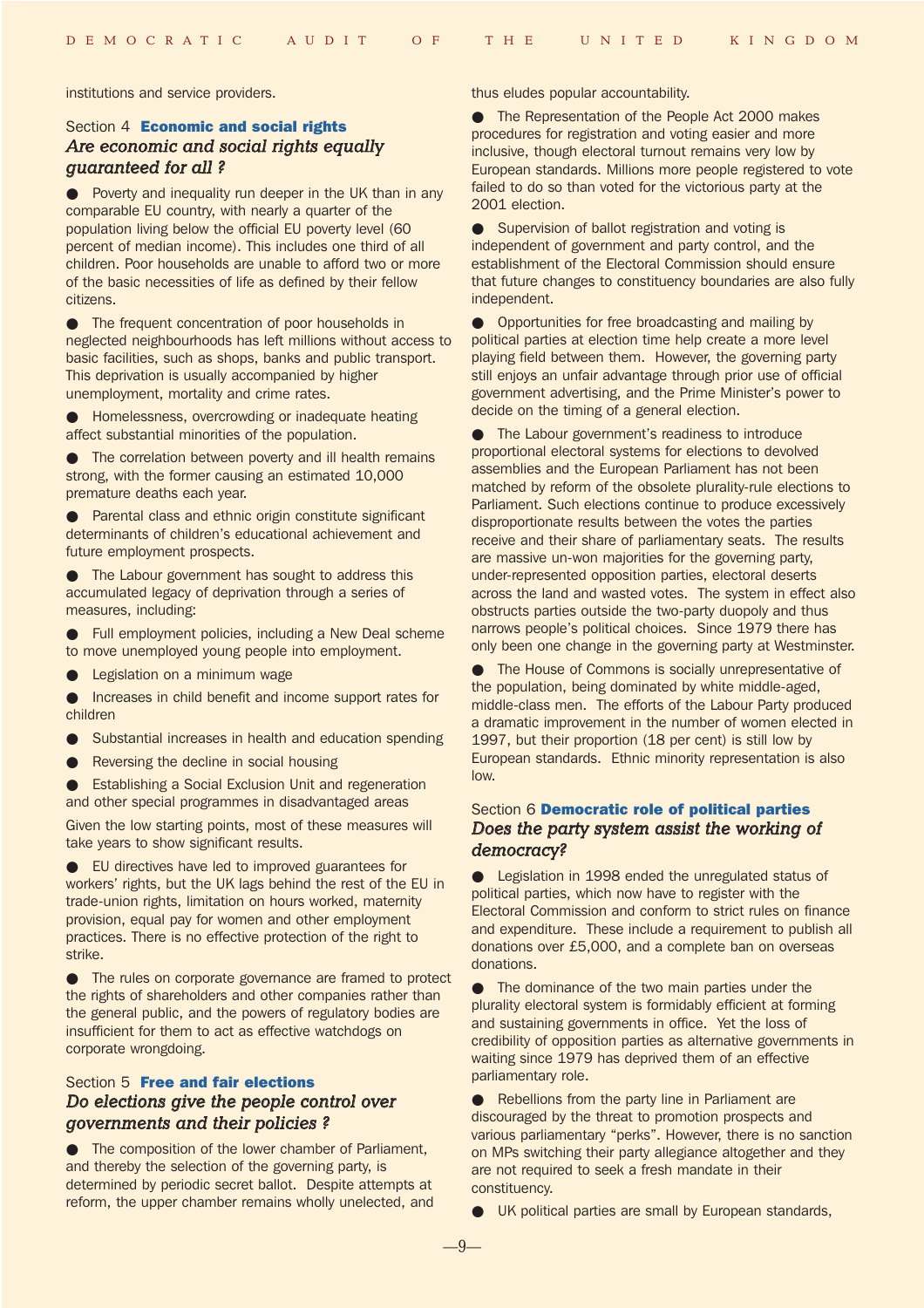and their memberships have halved over the past 20 years. Formal improvements in internal democracy have obscured increasing central control over policy making and selection of candidates for election. Many local branches are virtually defunct.

Declining memberships and the growing loss of support from trade unions (Labour) and corporate sponsors (the Tories) have forced the two main parties to increasingly rely on donations from wealthy individuals. This dependency on such individuals, usually with a background in private industries, fuels suspicions that large donors exercise an improper influence over policy, or gain other advantages for themselves.

● Most political parties appeal across the main societal divisions, with the exception of those in Northern Ireland, which align themselves along the sectarian divide. The decision of the mainland parties thus far not to campaign in elections in the province denies its electors the opportunity of voting for a governing party at Westminster.

# Section 7 Effective and accountable government *Is government accountable to the people and their representatives?*

Under Labour, the trends towards prime ministerial government and decline in collective cabinet decisionmaking, already evident, have gained further ground. However, the power of the Chancellor of the Exchequer and Treasury over other ministers and their departments has increased greatly; and to some degree, a duopoly of sometime rivals has been put in place. New Labour aims to govern effectively, especially in raising standards in the NHS and schools, but there are doubts about the effectiveness of ministers' centralist "control and command" strategy and the target culture. The weakness of Parliament and other checks and balances makes accountability very weak, and political scientists have begun to identify a series of policy disasters, such as the poll-tax, rail privatisation, the BSE-CJD tragedy, the Millennium Dome and the foot-and-mouth and A and AS exam fiascos, which derive from the unchecked arrogance of ministers and senior civil servants, the weakness of the opposition parties and a "hollowed-out" civil service. There are also concerns about the inability of ministers and Parliament to keep the quango state and regulatory bodies under scrutiny.

● The doctrine of ministerial responsibility to Parliament is a fiction. Parliament is the creature of the executive and the power of single-party government over the legislature puts parliamentary democracy in Britain at risk. The judiciary is also subordinate to the executive, thanks to its command of Parliament, the highest court in the land.

Parliamentarians have been striving to assert the role of the House of Commons in holding the executive to account, especially since the Scott report into the arms for Iraq and Iran affair. MPs revolted when government whips sought to remove two more independent committee chairs, but the revolt soon fizzled out when the Modernisation Committee proposed a new system for appointing committee members free from the direct influence of the whips. A more modest reform process sis now being undertaken under the aegis of the Leader of the House. Committee chairs will be paid and their reports will be made more attractive. Other reforms, for example to the House's sitting hours, are also in train.

Select committees may also receive more resources. These committees are the main instruments of scrutiny and accountability, but their effectiveness is limited by the government's continuing single-party dominance. Meanwhile, scrutiny of legislation in the House continues to be weak and partisan.

● The House of Lords continues to offer a more independent check on government legislation and policies than the Commons, but its standing is compromised by the absence of democratic legitimacy and so it hardly ever uses its delaying powers to the full. The government's attempts to reform the House have stalled at the point of removing most hereditary peers from the chamber. Both houses are hostile to the government's plan to replace a largely hereditary House with a largely appointed House.

● The multitude of executive agencies, quangos and other para-statal bodies raises genuine concerns about their accountability to ministers, Parliament, to public audit and scrutiny agencies like the Ombudsman.

● In the absence of a written constitution and a developed system of administrative law, the Prime Minister and ministers are subject only to convention and codes of conduct over which the Prime Minister is final arbiter. Thus the rules for ministers and civil servants are largely informal and weak. Sanctions are a matter of political judgment following a policy lapse, scandal or loss of confidence. The powers of the Prime Minister and ministers are enhanced by the royal prerogative, a 17th century convention that puts considerable undefined powers at their disposal. For example, under the prerogative, the Prime Minister may even wage war without consulting Parliament or the cabinet.

● The government's Freedom of Information Act 2000 establishes a public "right to know" on a statutory basis. But some 31 categories of exempt information either entirely prohibit the disclosure of information, or subject disclosure to tests over which civil servants and ministers are the first arbiters. People refused information may appeal to a new independent Information Commissioner, but ministers retain a right to override his or her decisions. The act comes into force in 2005. Moreover, more than 300 other acts, including the Official Secrets Act, and orders also prohibit the release of information.

● The election of Alistair Campbell, a political appointee, to command the government's communications, the presence of "spin doctors" among special advisers, and the new "hard-sell" orthodoxy in the government's information service compromise the integrity of government information.

#### Section 8 Civilian control of the police and state forces

## *Are the military and police under civil control?*

● The military in the UK is formally under civilian control, and parliamentary consent must be continually sought for the maintenance of the armed forces in peacetime. But when it comes to war, then the Prime Minister's will is supreme and Parliament is no longer has any control.

● The three heads of the armed forces exercise influence over decisions on military matters through the Ministry of Defence and through the right of direct access to the Prime Minister.

Military involvement in civilian affairs is normally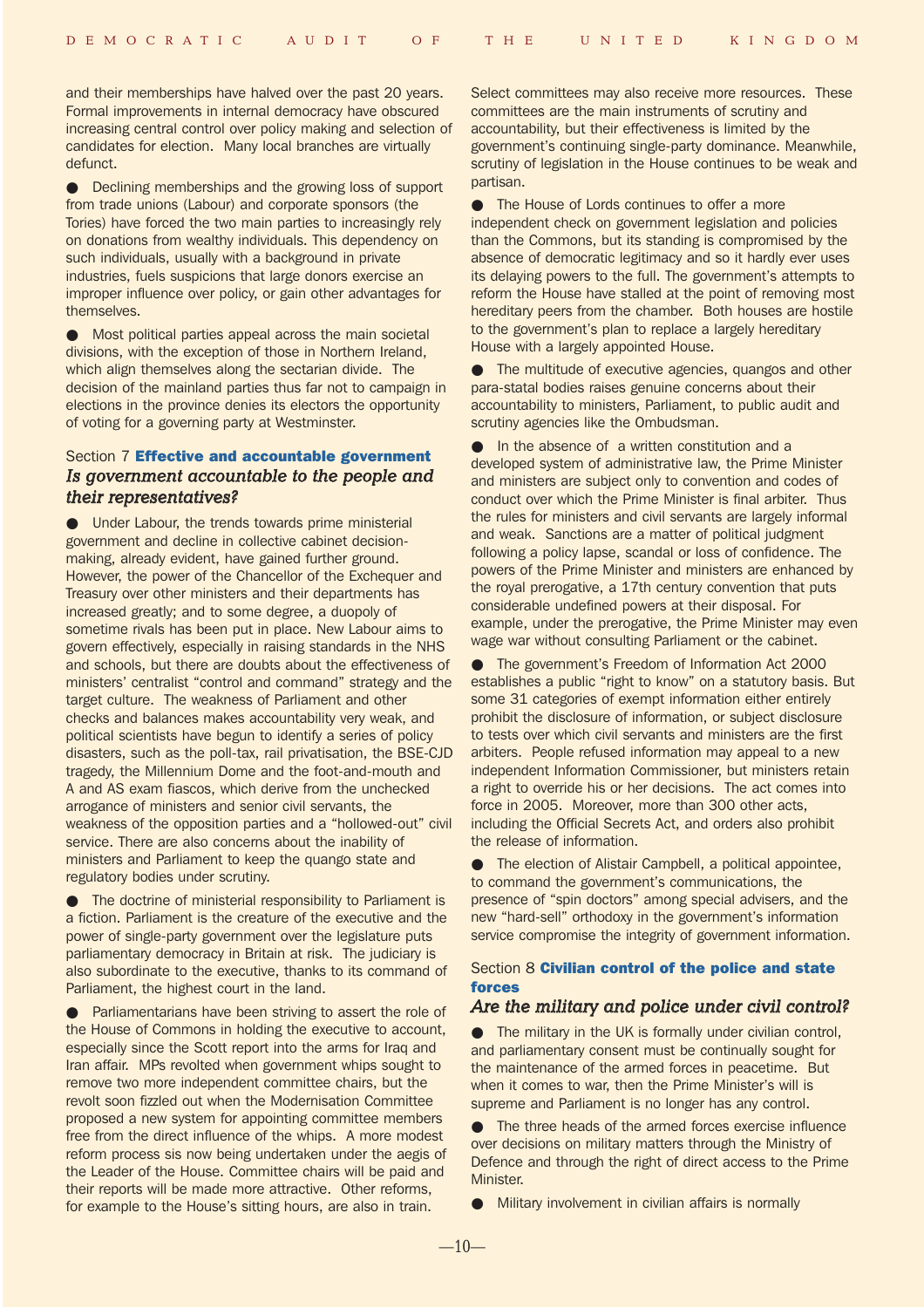confined to assisting the civilian emergency services. The exception has been their controversial role in Northern Ireland, including evidence of a "shoot to kill" policy at one stage and of collusion with loyalist terrorists. These covert operations eluded ministerial control.

Policing has historically been locally accountable. In 1994, the Conservative government began the process of taking control centrally and introduced Home Office appointees to re-constituted local police authorities. The Police Act 2002 further consolidates the trend of increased control of policing at the centre.

● Following long-standing concerns about the lack of openness and independence of the police complaints system, a new Independent Police Complaints Commission is due to replace the existing Police Complaints Authority in April 2003. Northern Ireland already enjoys a more robust complaints system following the establishment of a Police Ombudsman in November 2000.

● The intelligence and security agencies are now statutory bodies. But they are under the scrutiny not of a select committee, but by the Intellligence and Security Committee, a body of parliamentarians set up by the Prime Minister and effectively subject to his will. The committee is negligible powers of oversight and reports directly to the Prime Minister and only through him to Parliament. Even its meagre reports are censored.

The Regulation of Investigatory Powers Act 2000 has overhauled the system for investigating complaints against the security services, but it remains unsatisfactory.

● The armed forces and police continue to be unrepresentative of British society despite genuine efforts to recruit more widely. Recruitment from ethnic minorities is hampered by institutional racism. Although recruitment to the new police service in Northern Ireland is now on a 50:50 basis from the two communities, it will take years to overcome the 90 per cent Protestant dominance.

# Section 9 Minimising corruption *Are elected representatives and public officials free from corruption ?*

● Following corruption among MPs and other "sleaze" under the Major government, there was a marked drop in public confidence in the integrity of ministers and MPs. Since then significant progress has been made in developing codes of conduct for all national and local politicians and public officials, together with stronger enforcement mechanisms.

The House of Commons stiffened its tradition of selfregulation by appointing a Commissioner for Parliamentary Standards. However, the energetic Elizabeth Filkin, the second Commissioner, encountered deliberate obstruction of her inquiries by ministers and MPs under investigation. The MPs' own standards committee failed to back her up. Finally she lost the confidence of the House and the government connived at her effective dismissal in 2001 by the parliamentary authorities. There is a new incumbent, working shorter hours.

● Public sector corruption remains a rarity. But cases such as the Ecclestone and Hinduja affairs and other cases of large donors apparently securing advantageous deals under the government have fuelled public concerns over the

degree of business influence over public policy. Rising numbers of business employees seconded to government, links between ministers and business and the relaxed rules for civil servants and ministers taking on lucrative posts in the private sector after leaving office further contribute to public concerns.

The media's proclivity for feeding the public with continuous and usually unproven cases of improper interest has heightened popular suspicions and has now led to Labour being perceived as sleazy as their Conservative predecessors. But flagrant cases of corrupt ministers and MPs accepting bribes seem to have been eradicated. And no scandals in the UK measure up to the spectacular cases that have recently rocked French, German and other European politics.

# Section 10 The media in a democratic society *Do the media operate in a way that sustains democratic values ?*

● The British media are broadly representative of a diversity of interests and opinions. However, ownership of both broadcasting and print media is becoming less pluralist, reflecting similar trends across the developed world. The cross-ownership of Rupert Murdock's News International group typifies the new corporate hegemony

● Labour's proposed Communications Bill will accelerate the process of monopolisation by removing all restrictions on foreign ownership of commercial TV stations and allowing single companies to own ITV and Channel 5. The government has brushed aside criticism from a parliamentary scrutiny committee to the effect that such a dramatic change will be achieved at the expense of creativity and pluralism.

● A new regulatory body, Ofcom, will have significant powers, but it will be expected to use them with a "light touch". Quite how it will reconcile the government's twin aims of more competition and greater pluralism of content is very unclear. Its compatibility with the independence guaranteed to the BBC through its governing body is also a source of concern.

● A combination of de-regulation and intensified competition has squeezed out a great deal of quality drama, news and investigative journalism from television in favour of lightweight entertainment. The same process is evident in the broadsheet press. The tabloid press is often intensely partisan, entertainment-led and exploitative of sensitive societal issues.

● Labour's relationship with the media since coming to power has been fraught with difficulties. Determined to control the news agenda, Blair and his press secretary, Alistair Campbell, have scaled new heights in media manipulation, including bullying of journalists.

# Section 11 Political participation *Is there full citizen participation in public life?*

● The decline in party political membership is not indicative of civic participation as a whole. Britain's strong civic activist tradition embraces a plethora of different organisations, categorised variously as charities, voluntary organisations, pressure groups, protest and direct action movements.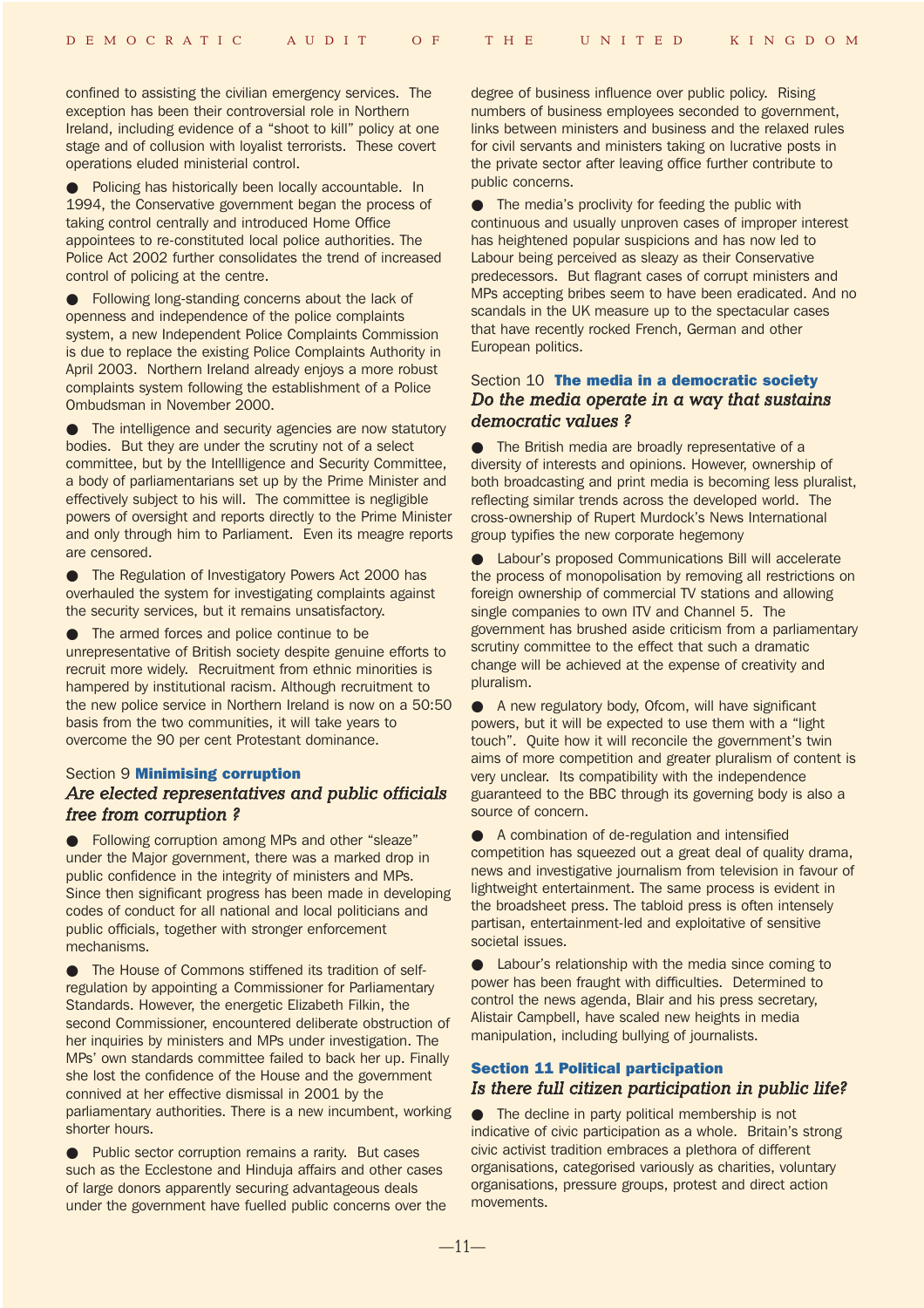● Nearly half the adult population, with those who are older and higher up the social ladder predominating, undertakes voluntary work of some type. Women and men have generally comparable levels of activity, while ethnic minorities tend to be more involved in their own community organisations.

● In the main, voluntary associations are independent of the state. However, the huge amount of public money they receive (totalling nearly £5 billion per annum, or one third of their income), combined with their increasing involvement in service delivery, risks compromising this independence.

● Associations connected to productive activity are a significant element of public life. Despite their decline under successive Conservative governments, trade unions still account for 6.8 million workers, whilst 691 trade associations represent over 670,000 companies.

● Both central and local government rely on at least 500,000 members of the public to perform public functions and deliver statutory services. The majority of people who take on such public duties are either unpaid or lowlyrewarded. These duties include sitting on juries, quangos, local councils, school governing bodies and community health councils, as well as acting as special constables and JPs.

● The historic discrimination and disadvantage experienced by women in access to paid public office persists. Both Houses of Parliament, local government in England and Wales, the English and Welsh judiciary, QCs and the senior civil service all have significant gender imbalances. Similarly, ethnic minorities are under-represented in Parliament, the judiciary, the senior bar and higher civil service.

## Section 12 **Responsive government** *Is government responsive to the concerns of its citizens ?*

● Government procedures for public consultation on policy and legislation were extensively reformed in November 2000 through a new code for government departments roviding for simpler documentation, minimum periods of consultation and more comprehensive feedback. Doubts remain about the seriousness of the government's commitment to consultation on controversial issues; there are attested examples, for example, of local PFI schemes being driven through by bogus consultations and ministerial involvement in disparaging opposition from local bodies such as community health councils.

● Public inquiries into matters of widespread concern (e.g., the Bloody Sunday killings, the murder of Stephen Lawrence, the BSE-CJD tragedy) have generally provided genuine opportunities for those directly affected to air their grievances and for wider public consideration of the policy implications. Government proposals to curtail the timetable and procedures for planning inquiries have aroused criticism for enabling ministers to bulldoze through controversial projects.

In general, business has much readier access to government than other interests, for example taking a major role in 300 or so task forces set up to review policies as well as the customary processes of consultation in government departments. Access by the public to their MP is patchy, and usually only effective on individual matters. Public

protest is a more effective last resort for groups who feel their voices are excluded from the policy process.

● The Audit Commission has severely criticised the lack of consultation across the public services, including the police, NHS trusts and councils, though inadequacies in the last of these have been substantially addressed by the government's local government legislation. All public authorities experience particular difficulties in consulting the views of the socially excluded.

● A Rowntree Reform Trust survey conducted in 2002 showed that four out of five people believe that they lack any real influence over government policy between elections, and think they should have more. The level of overall confidence in the way we are governed is not high.

#### Section 13 **Decentralisation**

# *Are decisions taken at the lowest practicable level of government for the people most affected ?*

● The introduction of devolved governments in Scotland, Wales and Northern Ireland, confirmed by popular referendum and both more representative and closer to their populations, is a major constitutional advance. Westminster retains formal sovereignty and over-arching powers and the Treasury controls their overall budgetary allocations, taxation and social benefits. But the devolved administrations have adopted policies to suit their own areas, and have shown themselves willing to depart from the government's UK policy-making (e.g., on care for the elderly). No conflicts between central government and devolved administrations have yet tested the stability of the new arrangements. But the Northern Ireland settlement remains unstable and province's Assembly is currently suspended yet again.

The devolved governments constitute a marked break with Westminster tradition, since the proportional electoral systems have led to coalition governments in Scotland and Wales (a formal power-sharing executive was imposed in Northern Ireland). Scotland has also introduced a marginally more open FOI regime, is more committed to effective consultation, and runs a genuine system for petitioning its Parliament. Scotland and Wales have much higher proportions of elected women members than Westminster.

But devolution does not yet reach the 80 per cent of the UK population who live in England. England and its regions have no intermediate tier of elected government, apart from the Greater London Assembly. The government's plans for regional assemblies do not envisage robust new democratic institutions and will depend on local demand if they are ever to come about.

● The example of the London authority, which has had to accept a highly unpopular PFI scheme for the future of the Tube (even though it has statutory responsibility for transport) does not encourage any optimism about the degree of autonomy English regional government will enjoy.

● Central government maintains strict control over local authorities in England, their policies and finances. The government is cautiously experimenting with giving chosen authorities more freedoms, subject to performance, is reforming local democratic structures and is encouraging councils to assume a local leadership role. But appointed local quangos and partnership schemes confuse both